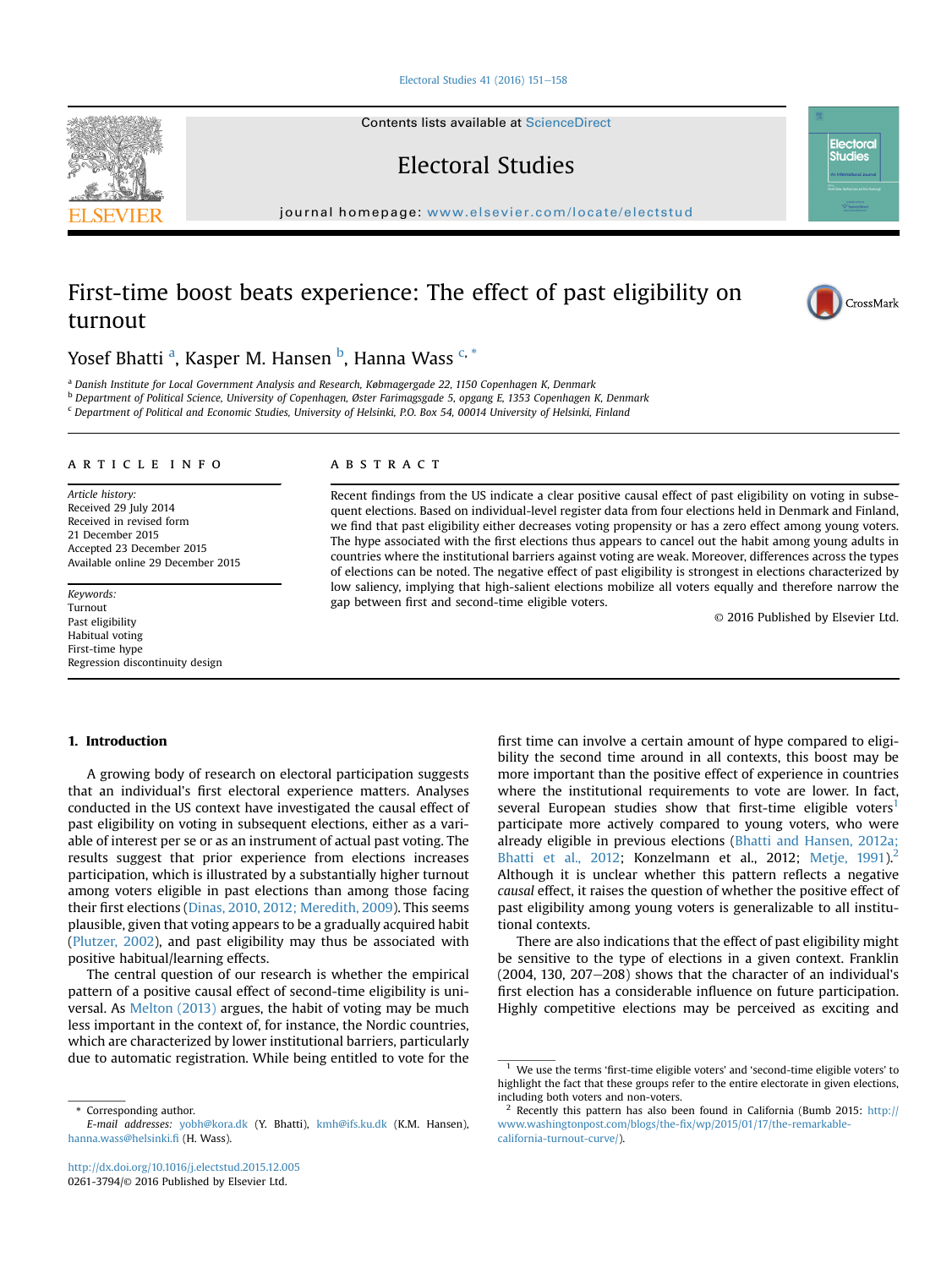stimulating, which is particularly important for young adults, who are not yet established in their voting patterns. In the opposite case, i.e. in low-salience first elections, a negative learning experience might take place. This idea has been supported by [Franklin and](#page-7-0) [Hobolt \(2011\)](#page-7-0), who found that being eligible to vote for the first time in the elections for the European Parliament (EP), which are generally characterized by low saliency, has a negative effect for future electoral participation. Likewise, [Dinas and Franklin \(2013\)](#page-7-0) have suggested that, in elections that are of lesser interest to voters, previous experience could be needed for participation.

In this study, we estimate the causal effect of past eligibility using individual-level register data from Denmark and Finland, two previously unexplored institutional contexts in this regard. Our datasets include detailed information about age and actual turnout in one Danish and three Finnish elections, which vary according to the saliency of prior and current elections. When examining past eligibility, the challenge is to separate its effect from other factors that influence turnout among young adults more generally. Applying the approach suggested by [Meredith \(2009\)](#page-7-0), our analyses are based on a regression discontinuity design, which utilizes exogenous variation from voting-age restrictions in estimation of the causal effect. The idea is to compare the group of individuals who turned 18 shortly before the qualifying date for eligibility to vote in the most recent previous elections, namely second-time eligible voters in current elections, with those who turned 18 shortly after the previous elections, referred to as first-time eligible voters in current elections. Since these two groups can plausibly be assumed to vary only in relation to the treatment variable (past eligibility) under investigation, the treatment effect can be detected by comparing the turnout rates of these two groups.

Our analysis offers two main contributions to the study of voting among young adults. Firstly, and most importantly, we reinvestigate the causal effect of past eligibility (and its flip-side, the first-time opportunity to vote) in new institutional contexts. This is particularly important since, to our knowledge, such an inquiry, based on the same stringent designs as those used in US studies, has not been carried out in other countries. The institutional setting of Denmark and Finland clearly differs from that of the US, especially in one particularly important respect, namely registration requirements, which likely affects the importance of habitual voting [\(Melton, 2013](#page-7-0)). Our context also differs in one other respect. The overall participation level of both Denmark and Finland is substantially higher than that of the US, though participation is more modest in Finland than in Denmark [\(Bhatti et al.,](#page-7-0) [2012](#page-7-0)). In fact, turnout for even low-salience local elections is usually higher than that of presidential elections in the US. Our second contribution is related to the type of elections. In line with a few recent studies, we investigate the extent to which the effect of past eligibility varies across elections in the investigated context.

In the following, we first discuss in more detail the expectations, suggesting either a mobilizing effect of learning and positive habit acquisition from past eligibility or a first-time boost in turnout, which implies a lower voting propensity among second-time eligible voters. After introducing the institutional context of the study and research design, our empirical results are presented. We conclude by summarizing our findings and briefly discussing their implications.

## 2. First and second-time eligibility and implications for subsequent turnout

The relationship between age and turnout takes the shape of a roller-coaster ([Bhatti and Hansen, 2012a\)](#page-7-0). Participation is lowest among young adults in their early 20s, increases from then on, peaks among 60 to 70 year-olds and then declines in old age [\(Bhatti](#page-7-0) [and Hansen, 2012b\)](#page-7-0). The growth in turnout up until late middle age could be influenced by several factors, such as an increase in church attendance and level of involvement in the community and various organizations, stronger party attachment, more permanent residency, a more established family situation and increasing income ([Strate et al., 1989,](#page-7-0) 444; Wolfi[nger and Rosenstone, 1980\)](#page-7-0). One particularly interesting possibility for the present purpose is that participation increases as the habit of voting is gradually acquired ([Plutzer, 2002](#page-7-0)), implying that habit (or lack hereof) is an important correlate of voting. As a concept, habitual voting suggests that an individual's propensity to vote in a given election is influenced by his/her past behavior ([Green and Shachar, 2000](#page-7-0), 562). Gerber et al. (2003, 540) refer to such persistence in voting as one of the most robust empirical findings in political science. In its strongest form, the habitual pattern can make voting almost involuntary, i.e. something that is done regardless of the context of the elections.

At least five mechanisms for understanding the process of habit formation have been suggested [\(Gerber et al., 2003,](#page-7-0) 548; [Green and](#page-7-0) [Shachar, 2000,](#page-7-0) 569–571). The first approach emphasizes the role of the political environment. [Aldrich et al. \(2011,](#page-7-0) 540) state that habitual voting can be perceived as a learned association between specific contextual cues and certain behavioral responses. For instance, coverage of elections in the media may activate participation. Their empirical analyses show that a stable context, operationalized by low residential mobility, is highly relevant for habit formation. The second potential account has to do with the fact that, when campaigning, political parties may have a higher tendency to target habitual voters than non-voters and first-time eligible voters ([Gerber et al., 2003](#page-7-0), 548; [Green and Shachar, 2000,](#page-7-0) 569–571). However, it should be pointed out that these mobilization effects are relatively modest and vary considerably in individuals from one election to another. They can thus only cover a very limited part of the habit-formation process [\(Green et al., 2013\)](#page-7-0). Thirdly, voting may have a re-enforcing effect on sociopsychological orientations, which further facilitates turnout, such as a sense of civic duty and an interest in politics. For instance, voting may motivate a person to follow politics more closely, which in turn may increase the propensity to participate in subsequent elections. Fourthly, participation boosts positive 'conative attitudes,' i.e. an individual's self-confidence in handling the practicalities associated with the voting process, and strengthens his/her self-image and identity as a voter. In addition to the factors mentioned above, there may be institutional barriers against voting for the first time, especially in the form of registration [\(Highton,](#page-7-0) [2004; Plutzer, 2002\)](#page-7-0). When these institutional barriers have been overcome, the cost of voting decreases significantly, thereby enhancing persistence in subsequent behavior. Of these five mechanisms, socio-psychological orientations and institutional barriers are probably the most important ([Melton, 2013](#page-7-0)).

Given the habitual character of voting, turnout is often expected to be lower among young adults participating for the first time as compared to slightly older adults who have had an opportunity to develop a voting habit. Such an expectation is supported by findings from US studies, which are based on strong causal designs. By utilizing aggregate-level voting records and natality files from California, [Meredith \(2009\)](#page-7-0) found that eligibility in the 2000 presidential elections increased participation in the presidential elections of 2004 by 3.0 $-4.5$  percent. [Dinas \(2010, 2012\)](#page-7-0) showed even stronger effects based on data from the youth-parent socialization study by [Jennings et al. \(2005\)](#page-7-0). Those young adults who had just reached the official voting age, namely 21, at the time of the 1968 presidential elections had a 17 percentage point higher propensity to vote in the 1970 congressional elections than their otherwise similar peers.

There may, however, also be good reasons to expect a negative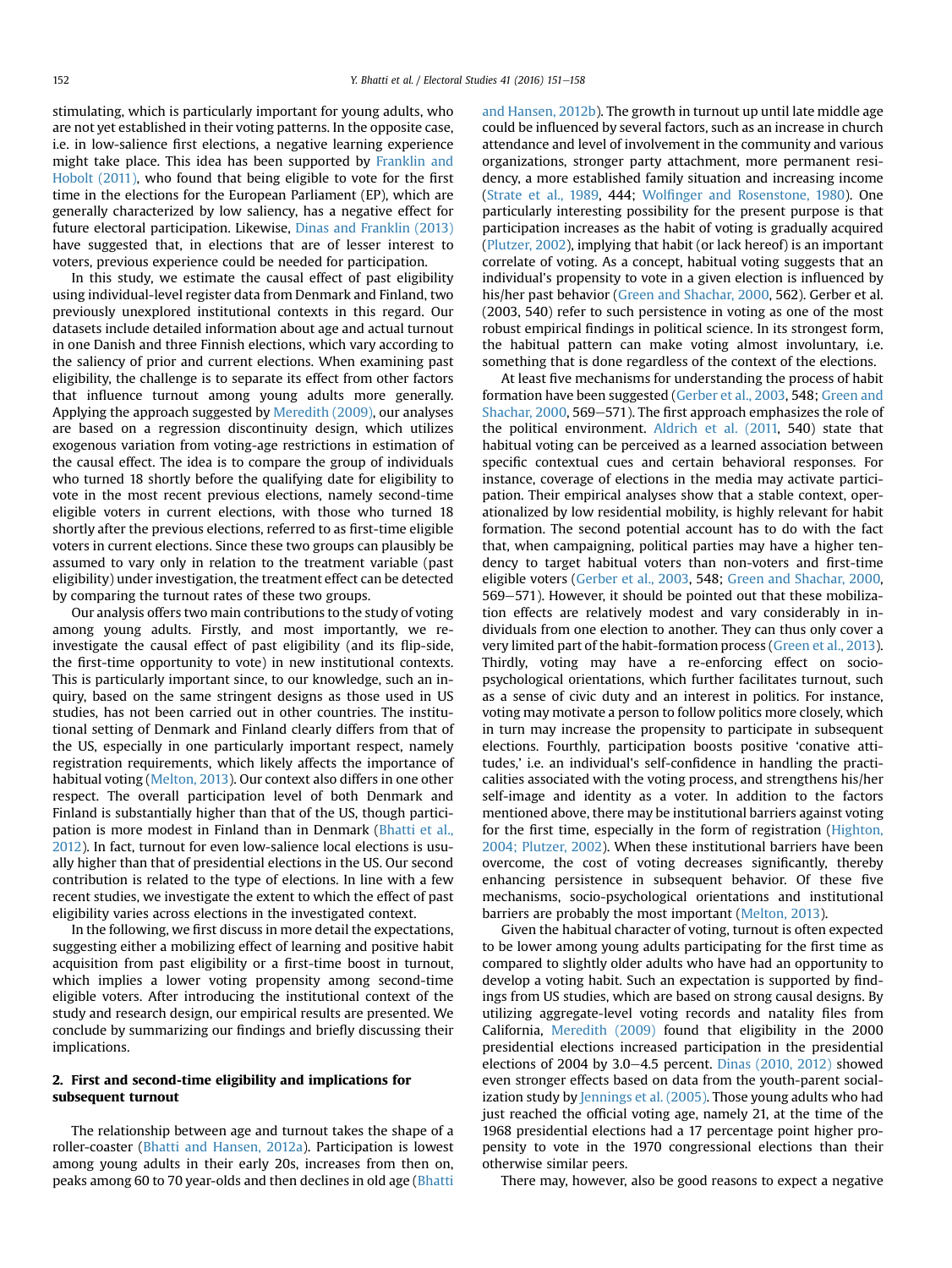<span id="page-2-0"></span>effect of past eligibility. As in many first-time experiences, there seems to be something special about the opportunity to vote for the first time. This notion has sometimes been labeled as the first-time boost (Konzelmann et al., 2012) or the first-time hype [\(Bhatti et al.,](#page-7-0) [2012\)](#page-7-0). The idea is that the psychological reward, thrill or simply entertainment value of voting ([Toka, 2009\)](#page-7-0) is particularly significant the first time an individual is eligible to vote. Reaching the official voting age may increase a young citizen's receptiveness to information concerning elections, both from the media and various socialization agents such as parents and friends. Consequently, though young adults may be more knowledgeable about voting during their second elections because of gained experience they could also be less enthusiastic about it because they are no longer exercising a newly gained right.

For recently enfranchised citizens, voting may actually be one of the first opportunities and duties that come with turning 18, along with conscription, being able to take a driver's license and being entitled to take loans. In this sense, first-time eligibility may increase expressive motivations to vote, whereas the expected positive effect of second-time eligibility is linked more to the instrumental dimension of voting via reduction in information costs. In addition, first-time voting may be a social act to a greater extent ([Zuckerman, 2005](#page-7-0)), since the newly enfranchised young voters are expected to receive positive re-enforcement from family and friends ([Plutzer, 2002,](#page-7-0) 43). Finally, second-time eligible young adults may have developed a habit of non-voting, in cases where their first elections were characterized by low saliency, which offers leverage for first-time eligible voters.

Whereas the results from the US suggested the opposite of this expectation, findings from several European countries seem to be aligned with it. It has been shown that turnout is considerably higher for first-time than for second-time eligible voters [\(Bhatti](#page-7-0) [and Hansen, 2012a; Bhatti et al., 2012; Konzelmann et al., 2011;](#page-7-0) [Metje, 1991](#page-7-0)). Since these studies do not utilize stringent designs to estimate the causal effect of prior voting, it is unclear whether the effect is causal or merely an artifact of a general decline in turnout among young voters in the countries under scrutiny. In fact, the age-turnout relationship could mask a positive causal effect of prior voting.

So, how can the results from the US context be reconciled with the descriptive patterns from Europe, and especially the Nordic countries? The existing US studies are based on sophisticated designs for making causal inference and utilize data of a high quality. Therefore, in our view there is very little reason to question these results as such. However, the US and Nordic institutional contexts are far from identical. Habit may be much less important in the Nordic countries, as the institutional barriers are significantly less important, while newly enfranchised voters face several challenges in the US since they need to find out where and how to register and, finally, where to vote.<sup>3</sup> It is important to note that while the registration process constitutes a strong barrier against voting, once completed it can also be seen as an investment for future participation.4 In this sense, registration can contribute to habit formation. Likewise, even those who did not register are still probably better informed about the various requirements than young voters facing their first elections.

In the Nordic countries, polling cards are sent directly to all

eligible voters at their current residential address, including information about their local voting station (often the local school or city hall) ([Bengtsson et al., 2014\)](#page-7-0). Therefore, in the Nordic countries the aforementioned aspect of habit formation could be considerably weaker. Such an expectation is supported by recent empirical evidence suggesting that the habitual element of voting is much lower in Sweden as compared to the US [\(Melton, 2013](#page-7-0)). Thus, it seems plausible that automatic registration and the ease of voting decreases the effect of the mechanism supposed to lead to higher turnout among second-time eligible voters (habit), while the effect of the mechanism working in the opposite direction (hype) should be similar in both contexts. Based on such reasoning and the observed peak in turnout among first-time eligible voters who just turned 18, we thus suggest that past eligibility has a negative causal effect on voting among young adults (H1). That is, the hype of the first elections is more important than habit-formation elements among young adults in the Nordic countries, who encounter few institutional barriers against voting.

Though our main purpose is to investigate the general effect of eligibility in a new context, it is also relevant to consider whether the effect differs across different types of elections, since a few recent studies suggest that this could be the case ([Dinas and](#page-7-0) [Franklin, 2013; Franklin and Hobolt, 2011\)](#page-7-0). To address the issue in the remainder of this section, we use the notation  $t_1$  when discussing the elections under investigation and  $t_0$  to denote the previous election.

There are several reasons to expect that the character of both prior elections  $(t_0)$  and current elections  $(t_1)$  condition the causal effect of past eligibility on voting. Starting with the former case, previous studies have demonstrated that the salience of the first elections that an individual faces may influence his/her participation in subsequent elections. The logic is that in low-salience elections parties invest fewer resources in campaigning, the media coverage of the elections is lower and parties' issue positions are more difficult to piece together. All these factors may contribute to a less rewarding experience. This experience, in turn, expectedly has negative implications for the acquisition of a voting habit, which is potentially reflected in non-voting in subsequent elections (such as  $t_1$ ). Utilizing a regression discontinuity design, [Franklin](#page-7-0) [and Hobolt \(2011\)](#page-7-0) showed that young adults who had their first opportunity to vote in the EP elections had a six percentage point lower estimated turnout compared to their peers who had their first voting experience in national elections. Similarly, using data from American National Election Studies (ANES) from 1954 to 2008, [Dinas and Franklin \(2013\)](#page-7-0) demonstrated that individuals who were first eligible in low-salience mid-term elections had a lower propensity to vote in subsequent mid-term elections than voters who had been eligible in previous presidential elections.

Applying these findings to the present study, we expect low saliency of prior elections  $(t_0)$  to increase the negative effect of past eligibility. The reason for this is that prior elections  $(t_0)$  constitute the first experience for those who are second-time voters in current elections  $(t_1)$ . First-time voters should be unaffected by the character of prior elections  $(t_0)$ , as they only become eligible in current elections  $(t_1)$ . We thus hypothesize that the negative effect of past eligibility in current elections ( $t_1$ ) is stronger when prior elections ( $t_0$ ) were characterized by low saliency (H2).

Also the character of current elections  $(t_1)$  can matter. [Dinas and](#page-7-0) [Franklin \(2013\)](#page-7-0) argue that resources are more important in lowsalience elections than in high-salience elections, which may mobilize all types of voters. This feature may give the second-time voters an advantage relative to the first-time voters, as past eligibility can be considered such a resource. Due to past experience, voters who are eligible for the second time probably have more knowledge on parties and candidates and their platforms than first-

 $3$  Although same-day registration is allowed in some cases, it remains the exception to the general procedure.

Naturally, a change of a residence often requires a renewal of registration. This might be particularly harmful for certain groups of voters ([Highton, 2004,](#page-7-0) 508), such as young people, since they move more often due to education and job opportunities.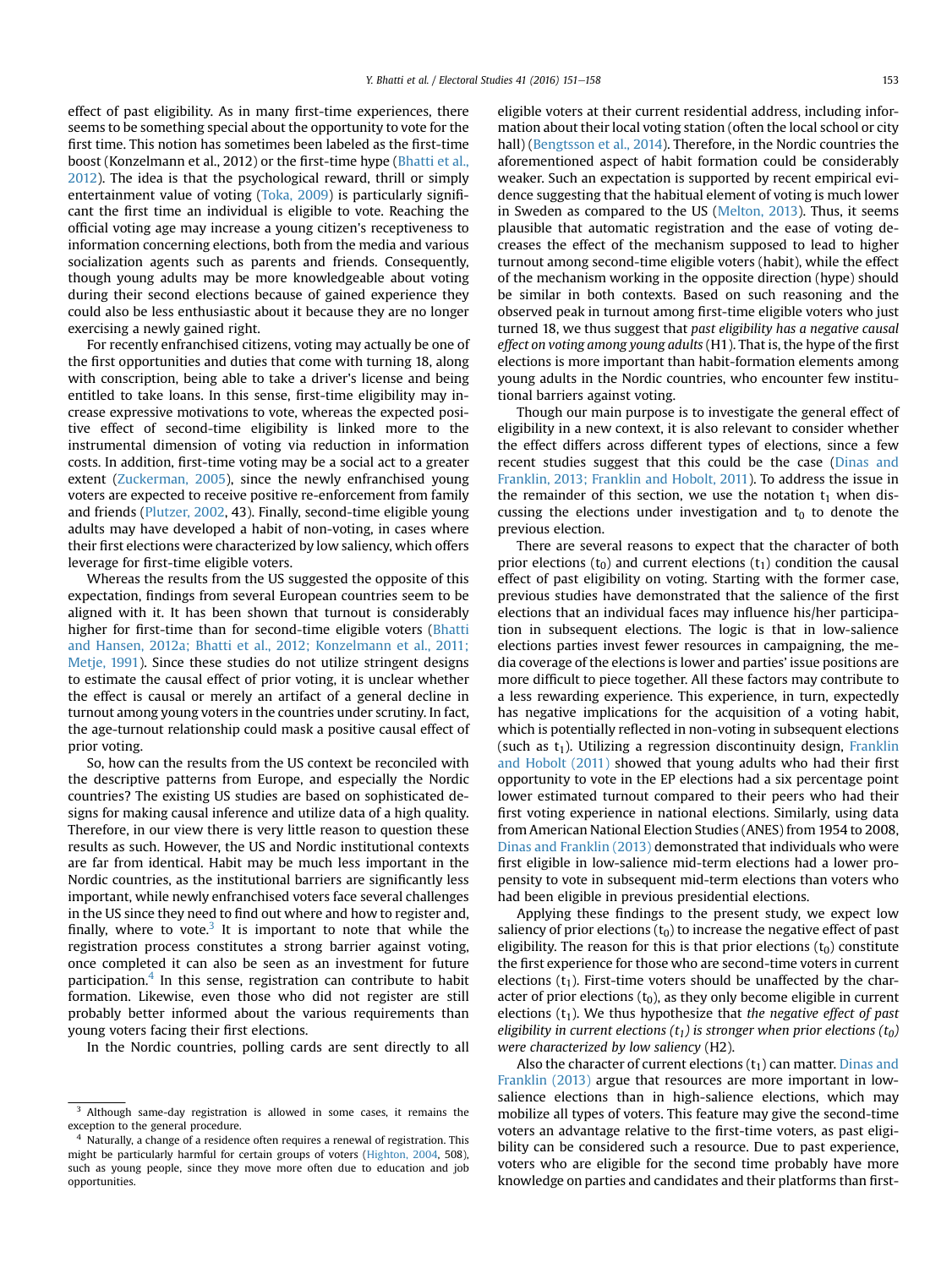<span id="page-3-0"></span>

| таріе т                                          |  |  |
|--------------------------------------------------|--|--|
| Typology of the elections included in the study. |  |  |

|                                                                                 |                               | Character of the current elections $(t_1)$                        |                                                                                                                                                                                                                                                                                                                                                                  |  |  |  |  |  |  |
|---------------------------------------------------------------------------------|-------------------------------|-------------------------------------------------------------------|------------------------------------------------------------------------------------------------------------------------------------------------------------------------------------------------------------------------------------------------------------------------------------------------------------------------------------------------------------------|--|--|--|--|--|--|
|                                                                                 | Low salience<br>High salience |                                                                   |                                                                                                                                                                                                                                                                                                                                                                  |  |  |  |  |  |  |
| Character of the prior low<br>elections $(t_0)$<br>salience<br>high<br>salience |                               | 2009 Danish EP elections)<br>2012 Finnish presidential elections) | (1) the 2009 Danish municipal elections (prior elections: the (2) the 1999 Finnish parliamentary elections (prior elections: the 1996<br>joined Finnish municipal and EP elections)<br>(3) the 2012 Finnish municipal elections (prior elections: the (4) the 2012 Finnish presidential elections (prior elections: the 2011<br>Finnish parliamentary elections) |  |  |  |  |  |  |

time voters. Furthermore, such experience should play a more significant role, when current elections  $(t_1)$  are perceived to be less important. This expectation has been supported empirically, as voters who were eligible for the first time in the US mid-term elections showed a lower turnout rate in subsequent mid-term elections but not in presidential elections ([Dinas and Franklin,](#page-7-0) [2013](#page-7-0)). In addition, the impact of the first-time excitement may be less important in elections that are considered to involve 'less at stake'.<sup>5</sup> In line with this reasoning, we expect that *the negative effect* of past eligibility is of smaller absolute magnitude in low-salience current elections  $(t_1)$  (H3).

## 3. The context of the study

The countries under investigation, viz. Denmark and Finland, are characterized by a high and medium-high turnout, respectively. In Denmark, turnout in parliamentary elections is usually around 85 percent or higher, while the turnout for Finland is around 70 percent. Local and especially European Parliament elections, however, show considerably lower percentages.

For this analysis, we obtained data from one Danish and three Finnish elections, in order to examine the robustness of the analysis across different types of elections and to constitute each combination of high and low-salience prior and current elections. Saliency is here understood as characteristics associated with the type of election, indicated by their perceived importance among central actors and by turnout. $6$  Consequently, high-salience and lowsalience elections can be considered as equivalent to first and second-order elections, the former in most cases including parliamentary elections, and in some contexts presidential elections, and the latter local and EP elections [\(Reif and Schmitt, 1980\)](#page-7-0). In all cases, prior and current elections immediately followed each other. Table 1 shows the elections under study, categorized according to their saliency.

Turnout varies substantially across these four current elections, reflecting their differences in saliency. The dataset covers the lowsalience 2009 Danish municipal elections (cell 1 in Table 1), where turnout was 66 percent, and three Finnish elections (cells 2 to 4), namely the high-salience 1999 parliamentary elections (turnout 68%), the 2012 municipal elections (low-salience, turnout 58%) and the first round of the 2012 presidential elections (high salience, turnout 73%). In Denmark, prior elections in which the second-time voters were entitled to vote for the first time were the 2009 joint EP elections and Danish Act of Succession referendum with a turnout of 60 percent. In Finland, the corresponding elections were the joint municipal/EP elections of 1996 (cell 2, turnout 61%), the 2012 presidential elections (cell 3, turnout 73%) and the 2011

parliamentary elections (cell 4, turnout 71%). The time between current and prior elections in our dataset varies. The shortest gap found is for the 2012 Danish municipal elections, held only approximately five months after the EP elections. The longest interval occurred before the Finnish parliamentary elections of 1999, which were held almost 2.5 years after the previous elections.

To reiterate, our main expectation is that the effect of past eligibility in all four cells is negative (H1). Furthermore, the negative effect is expected to be strongest in the 2009 Danish municipal elections (cell 1) and the 1999 Finnish parliamentary elections (cell 2), since these two elections followed EP elections, which have previously been shown to decrease subsequent turnout ([Franklin](#page-7-0) [and Hobolt, 2011\)](#page-7-0). While such elections are expected to influence the second-time eligible voters negatively by making the formation of a voting habit less likely, the salience of prior elections should not affect the first-time eligible voters as, by definition, they were not eligible in prior elections (H2). Finally, we expect the effect of past eligibility to be lower in the 2009 Danish municipal elections (cell 1) and the 2012 Finnish municipal elections (cell 3) than in the two other elections (cells 2 and 4) (H3). Both of these elections were of low salience, which should make the resources previously acquired by second-time voters more important and the magnitude of the first-time hype less pronounced.

#### 4. Research design

In our empirical analyses, the causal effect of past eligibility is examined utilizing a regression discontinuity design (RDD). By comparing voters who had just become eligible at the time of the prior elections with those who had just missed the opportunity, we can estimate the causal impact of past eligibility ([Dinas, 2010, 2012;](#page-7-0) [Meredith, 2009](#page-7-0)).

The idea behind the RD design is to exploit a fixed cut-off to an underlying continuous variable in which individuals on each side of the cut-off or discontinuity vary in their treatment status. The strength of the design is based on the assumption that close to the discontinuity it is 'as if random' which treatment individuals received (i.e. on which side of the discontinuity they were located) (e.g., [Angrist and Lavy, 1999; Gerber and Hopkins, 2011; Hahn et al.,](#page-7-0) [2001; Olsen, 2011, 2012; Thistlethwaite and Campbell, 1960\)](#page-7-0). Thus, the causal effect of the treatment can be estimated by comparing individuals on each side of the discontinuity.

For each election examined in our study, the discontinuity is situated at the point where an individual was eligible to vote in prior elections. In the Danish case, we are interested in the individual-level turnout in the elections held on November 17, 2009. The cut-off of interest relates to whether an individual was eligible in the 2009 EP elections held on June 7, 2009. Given that voters are required to turn 18 on the Election Day at the latest, the causal effect can be estimated by comparing those born just before or on June 7, 1991 with those born on June 8, 1991 or later. For the 1999 parliamentary elections held on March 21, 1999, for instance, the corresponding cut-off point is eligibility in the EP and municipal elections held on October 20, 1996. As in the Danish municipal

 $5$  However, it is also possible to consider the first-time excitement as a resource that becomes more valuable in low-salience elections.

It should be noted that our classification is thus not sensitive to context-related nuances in the saliency of a given election. On the basis of the level of turnout and media coverage, Finnish presidential elections are classified as highly salient, although the prerogatives of the president have been reduced substantially.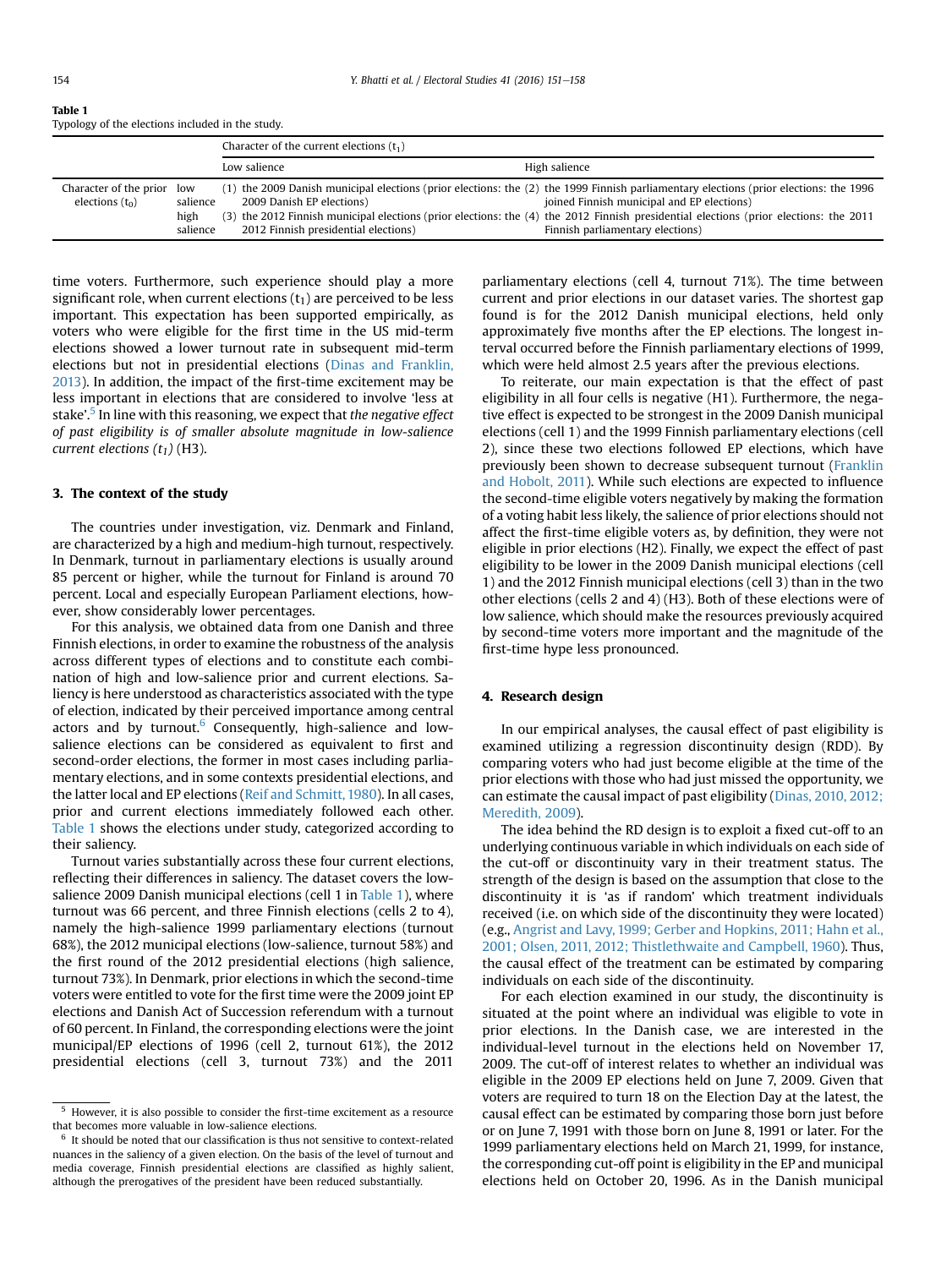elections, voters needed to turn 18 no later than Election Day. Consequently, we compare those born on October 20, 1988 or earlier with those born on October 21, 1988 or later.

While the present research design is used earlier to estimate the effect of eligibility ([Dinas, 2010, 2012; Meredith, 2009\)](#page-7-0), it should be noted that a potential downside of the design is that it is not entirely clear that individuals close to the discontinuity receive only one treatment. The problem is that those slightly older than the age required to qualify for eligibility to vote have voted before, whereas those who are slightly younger have not. However, individuals also vary according to the age at which they could potentially vote for the first time. For instance, those born on October 20, 1988 in Finland experienced their first elections at the age of 18, while those born on October 21 had to wait until they were six months past their 20th birthday for their first elections. If it is the case that a voter's age at the time of his/her first elections matters, as [Franklin](#page-7-0) [\(2004\)](#page-7-0) has suggested it does, this could constitute the second treatment. Consequently, we should be slightly cautious when interpreting the results.

For the 2009 Danish municipal elections, we have access to actual individual-level voting records of individuals from 44 municipalities through official voter lists ( $N = 2,336,760$ ). After the elections, electoral registers were computerised manually by registering for each social security number, whether a person voted or not.<sup>7</sup> The data also contain the date of birth of each individual. Of the entire dataset, 11,973 were born in a plus/minus two month range from the cut-off date of interest, namely June 7, 1991.

The information for the three Finnish elections is based on individual-level register data compiled by Statistics Finland. The data cover the mainland Finnish electorate, excluding Åland. The voting information is collected from electoral wards and further linked with population registration data, using personal identification numbers. For all three samples used in this study, the data include an individual's age in months at the time of the elections in question and an indicator for whether the individual was eligible in prior elections. The dataset from the 1999 Finnish parliamentary elections consists of a 10 percent sample of all  $18-30$  year-olds voters ( $N = 80,699$ ) and includes 2064 individuals who turned 18 within a plus/minus two month range from the date of the 1996 municipal/EP elections. Data from the 2012 municipal elections include 585,378 Finnish citizens and foreign residents entitled to vote. Altogether 3030 individuals became eligible within the plus/ minus two month range around the first round of the 2012 presidential elections. Finally, the dataset from the first round of the 2012 Finnish presidential elections covers 286,107 voters of all ages, among whom 1575 turned 18 within plus/minus two months of the 2011 parliamentary elections.

## 5. Results

In order to test our first hypothesis, namely the negative effect of past eligibility, we begin by graphically illustrating the relationship between age and turnout in one week (the 2009 Danish municipal elections) or one month (the remaining three Finnish elections) increments. The data from Denmark are more detailed, since the exact birth date was available from Statistics Denmark, whereas for Finland only age in months was available. The red vertical line indicates the discontinuity, i.e. whether an individual was eligible in the prior elections. The expectation would be a significant break around the line, so that those to the left of the line (first-time eligible voters) have a higher turnout than those to the right of the red line (second-time eligible voters).

[Figs. 1 and 3](#page-5-0) lend support to a first-time boost, as they demonstrate a negative effect of past eligibility on current turnout, although there is some variation across elections. In general, turnout decreases with age among young Danes (see also [Bhatti](#page-7-0) [et al., 2012\)](#page-7-0) in the 2009 municipal elections, but the drop seems to be particularly pronounced around the cut-off (about 5 percentage points, from about 60% to approximately 55%). In the 2012 Finnish municipal elections, the pattern is even clearer. $8$  Turnout decreases by about 10 percentage points into the cut-off point, which seems to cover almost the entire decrease in turnout among young people. In [Figs. 2 and 4,](#page-5-0) no clear decline in the point of the cut-off can be found (though there may be a modest decline in [Fig. 2\)](#page-5-0). On the other hand, a pattern showing an increase, which has been detected in the US context, is not clearly evident either. Altogether, the results are particularly interesting vis-à-vis the findings of [Meredith \(2009\)](#page-7-0) and [Dinas \(2010, 2012\),](#page-7-0) who discovered substantial positive effects of past eligibility.

The effects do appear to be sensitive to the character of the prior and current elections, but not in the way we expected. In line with Hypothesis 2, we find a negative effect of past eligibility in the 2009 Danish municipal elections, which followed low-salience elections ([Fig. 1,](#page-5-0) corresponding to cell 1 in [Table 1\)](#page-3-0). However, the largest gap between first and second-time eligible voters is seen in the 2012 Finnish municipal elections ([Fig. 3,](#page-5-0) corresponding to cell 3 in [Table 1\)](#page-3-0), which followed high-salience presidential elections. Also the findings concerning the character of the current elections are the opposite of what we expected. The strongest effects of past eligibility occurred in low-salience elections and not the other way around, as suggested by Hypothesis 3. This might be because highsalience elections mobilize all types of voters and therefore suppress the differences between first and second-time voters.

In [Tables 2 and 3](#page-6-0), the causal effects are estimated more formally. We begin by scrutinizing the 2009 Danish municipal elections ([Table 2\)](#page-6-0). In all ten models, individual-level turnout is treated as the dependent variable. The independent variable of interest is a dummy indicator denoting whether the individual was eligible in prior elections. In line with [Fig. 1,](#page-5-0) a negative coefficient would support the first-time boost hypothesis. In models 1 to 4, we only examine close to the cut-off, varying the bandwidth from a half month to two months. In models 5 to 10, a larger sample that includes 18-19 year-olds and experimentation with different parametric specifications is utilized. The idea in models 5 to 10 is to include more data and allow for a varying degree of flexibility in our control for age, to ensure that we capture the effect of past eligibility per se and not age generally. In the table, age has been centered on the cut-off to facilitate interpretation of the interaction models. A zero measure on age indicates that the individual was born exactly 18 years prior to the 2009 EP elections.

[Table 2](#page-6-0) points to a negative effect of past eligibility, thus supporting the first-time boost hypothesis. In all models, the coefficient for past eligibility indicates negative influence. Departing from the local regressions (models  $1-4$ ), all coefficients are significant with an estimated effect of  $-5.3$  to  $-6.1$  percentage points. Similar effects are found in the parametric models. In models  $5-7$ ,

 $<sup>7</sup>$  Of all voters, 25 percent used a barcode on the polling card, and computeri-</sup> zation was thus not necessary [\(Bhatti and Hansen, 2010\)](#page-7-0).

<sup>8</sup> In the graph and the subsequent models for the 2012 municipal elections, we exclude all individuals born outside Finland. This is because the eligibility requirement is more lenient for immigrants in municipal as compared to parliamentary elections. In addition, a large proportion of young naturalized citizens gained citizenship after the 2012 presidential elections and were thus not eligible in those elections, although they were otherwise old enough to vote. If immigrants were included in the analysis, there would be a low level of noise in the eligibility variable, because it would simultaneously reflect age and immigrant status. However, the results are not sensitive to inclusion of all individuals.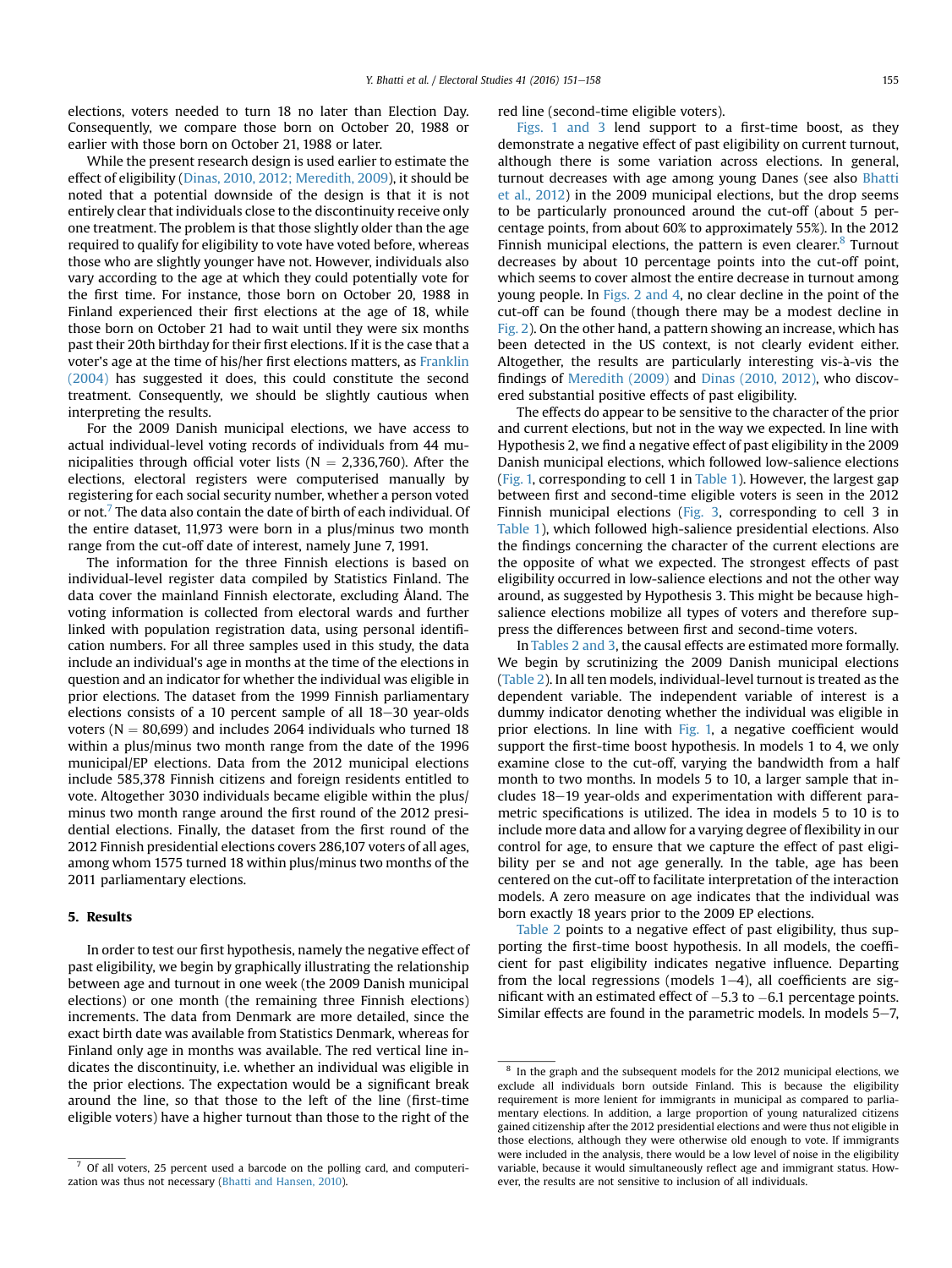<span id="page-5-0"></span>

Fig. 1. The effect of past eligibility on turnout. The 2009 Danish municipal elections. Each data point is based on one week increments.



Fig. 2. The effect of past eligibility on turnout. The 1999 Finnish parliamentary elections. Each data point is based on month increments.

all estimated effects vary between  $-3.5$  and  $-4.5$  percentage points. When interactions are added to the specification in order to allow for different developments on each side of the cut-off, the  $corresponding$  effects are  $-3.9$  and  $-4.4$  percentage points, respectively (models  $8-9$ ). The main effect drops just below the 0.05 threshold in model 10 (estimated effect -3.1 percentage points), but a likelihood ratio test does not justify expanding the specification compared to model 9.

One important caveat is the fact that the relationship between age and turnout is not smooth everywhere, except at the discontinuity point. To examine the potential severity of this problem, we conducted placebo tests by re-estimating model 1 for faux cut-offs utilizing all birthdates (except for intervals that included the true cut-off) of those who were aged 18 or 19 at the time of the 2009 municipal elections.<sup>9</sup> We found significant discontinuities in 10.6 percent of the cases compared to our expectation of 5 percent, given the level of statistical significance applied (1.6% of the cases had z-values at 2.99, as found in model 1, or higher). Consequently, while it is clear that the effect of past eligibility is not positive, as it is in the US, we should be slightly more cautious about concluding a negative effect in Denmark than would be suggested based on the z-value.



Fig. 3. The effect of past eligibility on turnout. The 2012 Finnish municipal elections. Each data point is based on month increments.

We repeat the models from [Table 2](#page-6-0) for the three Finnish elections. In the interest of saving space, only the coefficients for eligibility are shown in [Table 3.](#page-6-0) The specifications are identical to those for [Table 2](#page-6-0). A difference, however, is that, since we only had access to the age of individuals in months and an indicator for eligibility, we ran regression on local samples which were  $\pm$  1 month,  $\pm$  2 months,  $\pm$  3 months and  $\pm$  4 months around the cut-off date. In the parametric regressions we take  $\pm$  1 year around the cutoff date (the interval of 18-19 year-olds is chosen, if those recently eligible are under 19) to get a two-year window, as in [Table 2](#page-6-0). As in the Danish case, age has centered on the cut-off (0 on age indicates that the individual was born exactly 18 years prior to the previous elections).

In the 1999 Finnish parliamentary elections, the dummy for past eligibility has a negative tendency in all models, but this is only significant in one model. The magnitude of the marginal effects is consistently about minus 2 percentage points (it varies between -1.0 percentage points and -2.9 percentage points across the ten models), i.e. the statistical insignificance is not only due to a lower sample size compared to the Danish municipal elections of 2009, for instance, but also to a lower point estimate for the effects. The results are still interesting, given that we do not find a positive effect, as one would expect based on the findings from the US context.

Turning to the 2012 Finnish municipal elections, the results are significant and highly consistent across specifications. In all models,



Fig. 4. The effect of past eligibility on turnout. The 2012 Finnish presidential elections (first round). Each data point is based on month increments.

<sup>&</sup>lt;sup>9</sup> We included individuals turning 18  $\pm$  15 days around the cut-offs to have 15 days of data on each side of the faux cut-offs.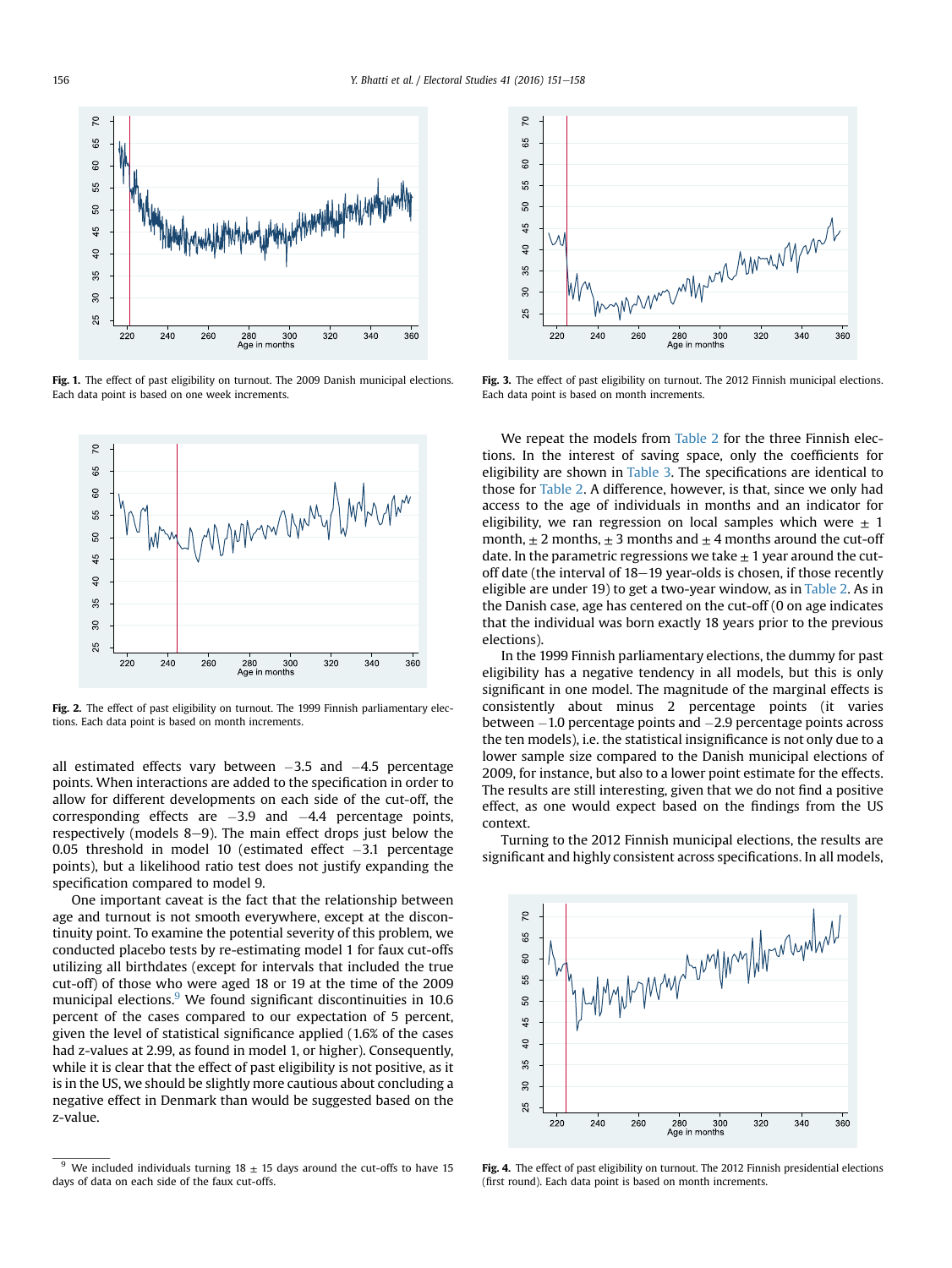<span id="page-6-0"></span>

| Table 2                                                                           |
|-----------------------------------------------------------------------------------|
| The effect of past eligibility on turnout in the 2009 Danish municipal elections. |

|                               | Local regressions          |                   |                              |                    |            | Parametric specifications (18-19-year-olds) |            |                          |           |           |  |
|-------------------------------|----------------------------|-------------------|------------------------------|--------------------|------------|---------------------------------------------|------------|--------------------------|-----------|-----------|--|
|                               | $\pm\frac{1}{2}$ month (1) | $\pm 1$ month (2) | $\pm 1\frac{1}{2}$ month (3) | $\pm 2$ months (4) | (5)        | (6)                                         | (7)        | (8)                      | (9)       | (10)      |  |
| Eligibility                   | $-0.22**$                  | $-0.22***$        | $-0.26***$                   | $-0.25***$         | $-0.18***$ | $-0.14***$                                  | $-0.16***$ | $-0.18***$               | $-0.16**$ | $-0.13$   |  |
|                               | (0.07)                     | (0.05)            | (0.04)                       | (0.04)             | (0.03)     | (0.04)                                      | (0.04)     | (0.04)                   | (0.05)    | (0.07)    |  |
| Age                           |                            |                   |                              |                    | $-0.78***$ | $-1.01***$                                  | $-0.89***$ | $-0.82*$                 | $-0.34$   | $-4.48$   |  |
|                               |                            |                   |                              |                    | (0.05)     | (0.17)                                      | (0.20)     | (0.35)                   | (1.39)    | (3.43)    |  |
| Age <sup>2</sup>              |                            |                   |                              |                    |            | 0.41                                        | $-0.49$    | $\overline{\phantom{0}}$ | 3.00      | $-61.53$  |  |
|                               |                            |                   |                              |                    |            | (0.29)                                      | (0.81)     |                          | (8.39)    | (49.59)   |  |
| Age <sup>3</sup>              |                            |                   |                              |                    |            |                                             | 1.33       | $\overline{\phantom{0}}$ |           | $-266.79$ |  |
|                               |                            |                   |                              |                    |            |                                             | (1.11)     |                          |           | (202.14)  |  |
| Age x past elig.              |                            |                   |                              |                    |            |                                             |            | 0.03                     | $-0.79$   | 3.84      |  |
|                               |                            |                   |                              |                    |            |                                             |            | (0.36)                   | (1.40)    | (3.47)    |  |
| Age <sup>2</sup> x past elig. | -                          |                   |                              |                    |            |                                             |            |                          | $-2.40$   | 60.03     |  |
|                               |                            |                   |                              |                    |            |                                             |            |                          | (8.39)    | (49.64)   |  |
| Age <sup>3</sup> x past elig. | -                          |                   |                              |                    |            |                                             |            |                          |           | 269.24    |  |
|                               |                            |                   |                              |                    |            |                                             |            |                          |           | (202.15)  |  |
| Constant                      | $0.36***$                  | $0.40***$         | $0.42***$                    | $0.42***$          | $0.39***$  | $0.37***$                                   | $0.39***$  | $0.39***$                | $0.40***$ | $0.35***$ |  |
|                               | (0.05)                     | (0.04)            | (0.03)                       | (0.03)             | (0.02)     | (0.02)                                      | (0.03)     | (0.03)                   | (0.05)    | (0.06)    |  |
| N                             | 2960                       | 5954              | 8939                         | 11,973             | 70,717     | 70,717                                      | 70,717     | 70,717                   | 70,717    | 70,717    |  |
| Pseudo $R^2$                  | 0.00                       | 0.00              | 0.00                         | 0.00               | 0.01       | 0.01                                        | 0.01       | 0.01                     | 0.01      | 0.01      |  |
| Log likelihood                | $-2023$                    | $-4056$           | $-6084$                      | $-8148$            | $-48,511$  | $-48,510$                                   | $-48,509$  | $-48,511$                | $-48,510$ | $-48,508$ |  |
| Chi <sup>2</sup>              | 9                          | 17                | 38                           | 45                 | 879        | 881                                         | 883        | 879                      | 882       | 885       |  |

 $p < 0.05$ ,\*\*p < 0.01,\*\*\*p < 0.001. The main coefficients are unstandardized logit coefficients with standard errors in parentheses. Past eligibility is a dummy variable denoting whether the individual was eligible  $(=1)$  or not  $(=0)$  in previous election. Age is measured in 1000 days, centered on the cut-off (0 is given to those who turned 18 exactly at the cut-off).

### Table 3

The effect of past eligibility on turnout in the 2012 Finnish municipal elections.

|                                                            | Local regressions |            |            |                                                            | Parametric specifications (18–19-year-olds/ $\pm$ 1 year) |            |            |            |                   |           |
|------------------------------------------------------------|-------------------|------------|------------|------------------------------------------------------------|-----------------------------------------------------------|------------|------------|------------|-------------------|-----------|
|                                                            |                   |            |            | $\pm 1$ month $\pm 2$ months $\pm 3$ months $\pm 4$ months |                                                           |            |            |            |                   |           |
| Eligibility coefficient for the 1999 parliamentary $-0.08$ |                   | $-0.07$    | $-0.10$    | $-0.09$                                                    | $-0.08$                                                   | $-0.08$    | $-0.09$    | $-0.04$    | $-0.12*$          | $-0.11$   |
| elections (cell 2)                                         | (0.13)            | (0.09)     | (0.07)     | (0.06)                                                     | (0.07)                                                    | (0.07)     | (0.10)     | (0.04)     | (0.05)            | (0.07)    |
| Eligibility coefficient for the 2012 municipal             | $-0.41***$        | $-0.48***$ | $-0.45***$ | $-0.50***$                                                 | $-0.40***$                                                | $-0.45***$ | $-0.55***$ | $-0.42***$ | $-0.58***$        | $-0.39**$ |
| elections (cell 3)                                         | (0.11)            | (0.08)     | (0.06)     | (0.06)                                                     | (0.06)                                                    | (0.07)     | (0.08)     | (0.06)     | (0.09)            | (0.12)    |
| Eligibility coefficient for the 2012 presidential          | 0.08(0.14)        | $-0.04$    | $-0.04$    | $-0.09$                                                    | $-0.11$                                                   | $-0.06$    | 0.04(0.10) | $-0.11$    | $0.06(0.12)$ 0.21 |           |
| elections (cell 4)                                         |                   | (0.10)     | (0.08)     | (0.07)                                                     | (0.08)                                                    | (0.09)     |            | (0.08)     |                   | (0.16)    |

 $p < 0.05$ ,\*\*p < 0.01,\*\*\*p < 0.001. The main coefficients are unstandardized logit coefficients with standard errors in parentheses. Past eligibility is a dummy variable denoting whether the individual was eligible  $(=1)$  or not  $(=0)$  in the last election. Age is measured in months, centered on the cut-off (0 is given to those who turned 18 exactly at the cut-off). The intervals for local regressions are 2, 4, 6 and 8 months, but they are not perfectly equally sized on both sides of the cut-offs as we only know whether the individuals were eligible and their age in whole months. For instance, in the 1999 parliamentary sample all 500 individuals who were 244 month-olds were eligible while 499 of the 514 individuals aged 245 were eligible. Thus, our  $\pm$  1 month interval contains those aged 244 and 245 months even thought this means that our sample is slightly larger for those younger than cut-off. As discussed in endnote 8, the 2012 municipal elections models contains only individuals with country of origin in Finland. The results, however, are robust to including all individuals.

we find a significant negative effect of past eligibility, which supports the first-time boost hypothesis. Marginal effects in the discontinuity point are between 9.0 and 12.9 percentage points in ten models. This corresponds nicely to the graphical representation in [Fig. 3](#page-5-0), where turnout drops from about 40 percent to around 30 percent at the cut-off date. As for the 2009 Danish municipal elections, we ran placebo tests with faux cut-offs (this time for each month instead of each day, because the age variable is less finegrained) and found significant effects in about 5 percent of the points, discounting the true cut-off (in no cases was the t-value as extreme as at the true cut-off). Finally, for the 2012 Finnish presidential elections the effects are insignificant in all specifications, which is consistent with our graphical interpretation in [Fig. 4](#page-5-0). No clear trend in the results can be observed. In six specifications, the tendency is slightly negative, while it is slightly positive in the remaining four. This case thus lends the weakest support for the first-time boost expectation.

### 6. Conclusions

In this study, we have examined the causal effect of past

eligibility on turnout, using a regression discontinuity design among young voters. Previous studies from the US context find a positive effect relatively unambiguously, which is possibly related to habit formation and learning ([Dinas, 2010, 2012; Meredith,](#page-7-0) [2009\)](#page-7-0). Using four large individual-level, register-based datasets from Denmark and Finland, we find a mainly negative impact of past eligibility on turnout. The findings point towards the validity of the first-time boost hypothesis, which suggests that the hype of the first elections overrides the experience acquired from the previous opportunity to vote. The results are not as clear-cut as for the US, however. While there was a clear negative tendency in three of the four elections, this was only statistically significant in two. Overall, the results suggest that the effect of past eligibility varies across countries and is mainly negative in the Nordic context.

Consequently, our study implies that understanding the effects of first and second-time eligibility may be more complex than has been previously recognized. Habit and learning may work in one direction and a first-time boost may work in the other. In Denmark and Finland, the latter causal mechanism seems to be the stronger of the two, resulting in a negative effect of past eligibility among young adults.